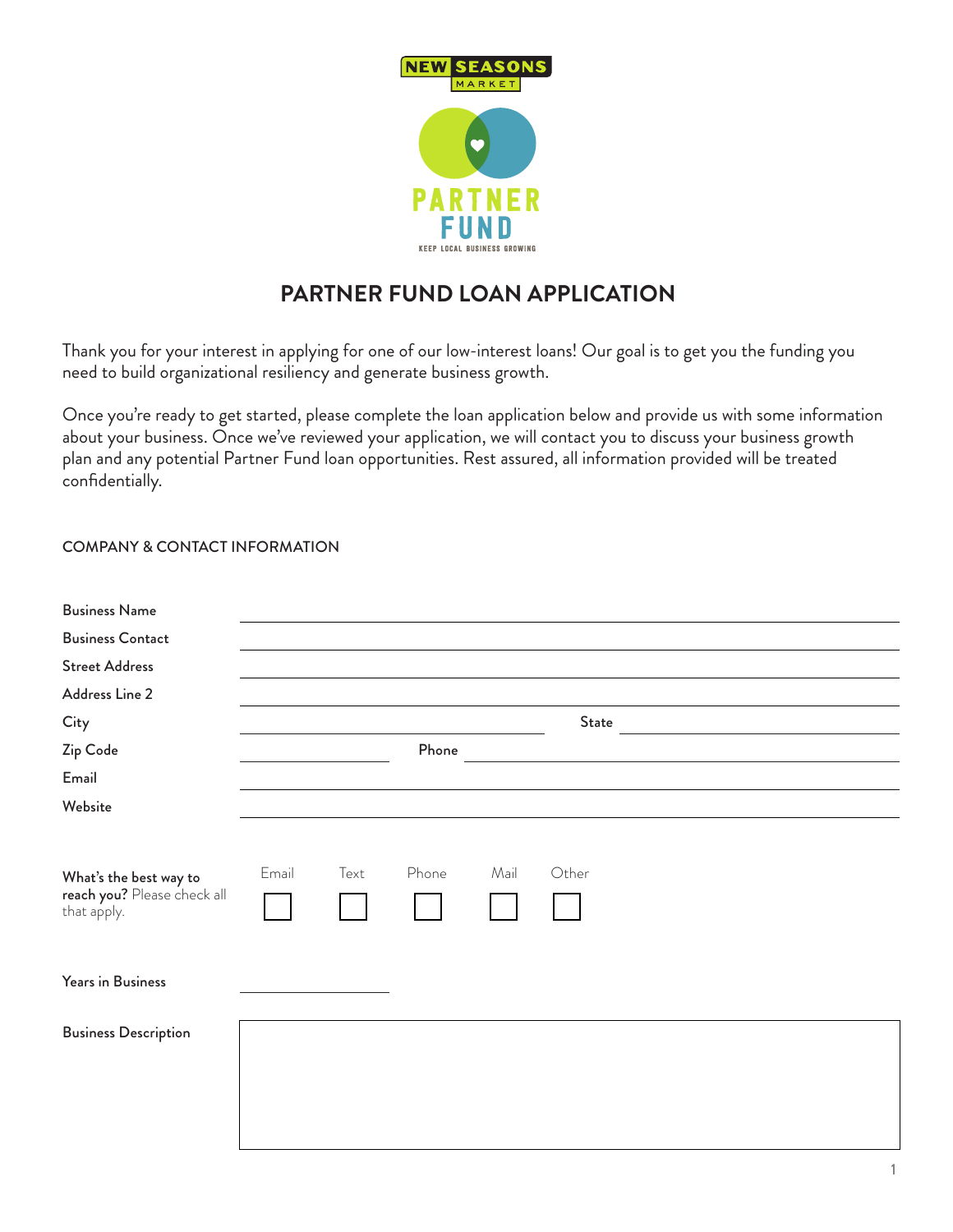

| Business Ownership.<br>Ownership is defined as<br>having majority ownership<br>50%, or greater. Please<br>check all that apply.                                    | Women Owned<br>LGBTQIA+ Owned | <b>Entrepreneurs of Color</b><br>Immigrant Owned | Business Serves a Social Cause or Mission | Owned by Individual with a Disability |          |  |  |
|--------------------------------------------------------------------------------------------------------------------------------------------------------------------|-------------------------------|--------------------------------------------------|-------------------------------------------|---------------------------------------|----------|--|--|
| Where do you currently<br>produce your product?<br>Please provide name and<br>address or location (co-<br>packer, commercial kitchen<br>or other production space) |                               |                                                  |                                           |                                       |          |  |  |
| Do you have a business<br>license?                                                                                                                                 | Yes<br>No                     | Do you have Liability<br>Insurance?              | Yes                                       | No.                                   | Not sure |  |  |
| Where are you currently<br>selling your product?                                                                                                                   |                               |                                                  |                                           |                                       |          |  |  |
| Have you applied for loans<br>or received funding from<br>other organizations?                                                                                     |                               |                                                  |                                           |                                       |          |  |  |
| Business Information - upon request, can you provide the following information?                                                                                    |                               |                                                  |                                           |                                       |          |  |  |
| <b>Business Plan</b>                                                                                                                                               | Available                     | Not sure, could use some help preparing          |                                           |                                       |          |  |  |
| Profit & Loss Statement                                                                                                                                            | Available                     | Not sure, could use some help preparing          |                                           |                                       |          |  |  |
| <b>Balance Sheet</b>                                                                                                                                               | Available                     | Not sure, could use some help preparing          |                                           |                                       |          |  |  |
| <b>Sales Growth Projection</b>                                                                                                                                     | Available                     | Not sure, could use some help preparing          |                                           |                                       |          |  |  |

(loans range from \$5,000 - \$25,000)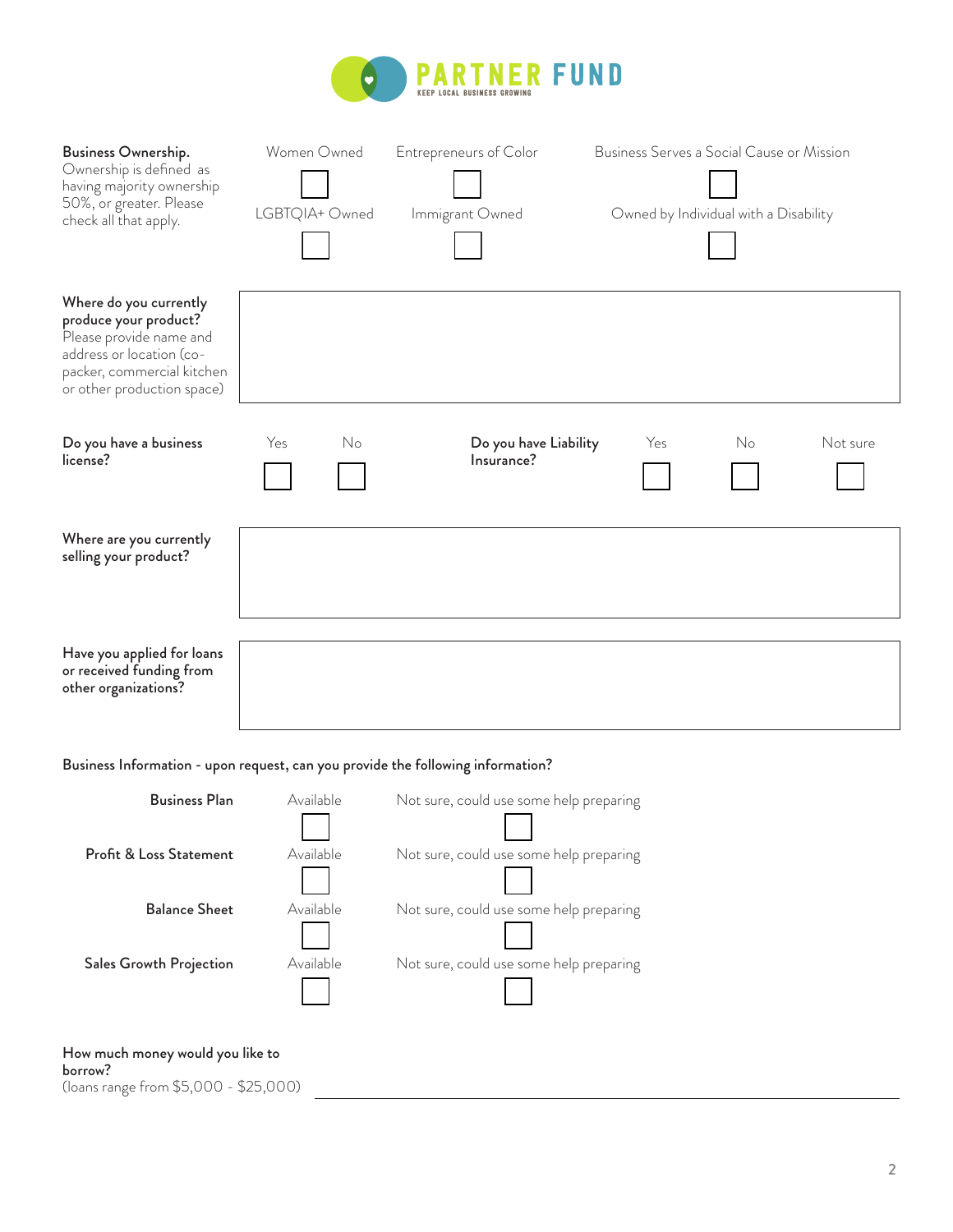

| How soon do you need the<br>money?                                                                                                                                                                                                   | Less than 1 month | 1-3 months | 3-6 months | Other |
|--------------------------------------------------------------------------------------------------------------------------------------------------------------------------------------------------------------------------------------|-------------------|------------|------------|-------|
| Describe why you are<br>requesting a loan and how<br>funds will be used. What's<br>your ideal outcome? How<br>long will it take to reach<br>your goal? How will it<br>help your business? Any<br>potential obstacles you<br>foresee? |                   |            |            |       |
| Please attach a separate<br>document if you need<br>additional space for this<br>portion of the application.                                                                                                                         |                   |            |            |       |
|                                                                                                                                                                                                                                      |                   |            |            |       |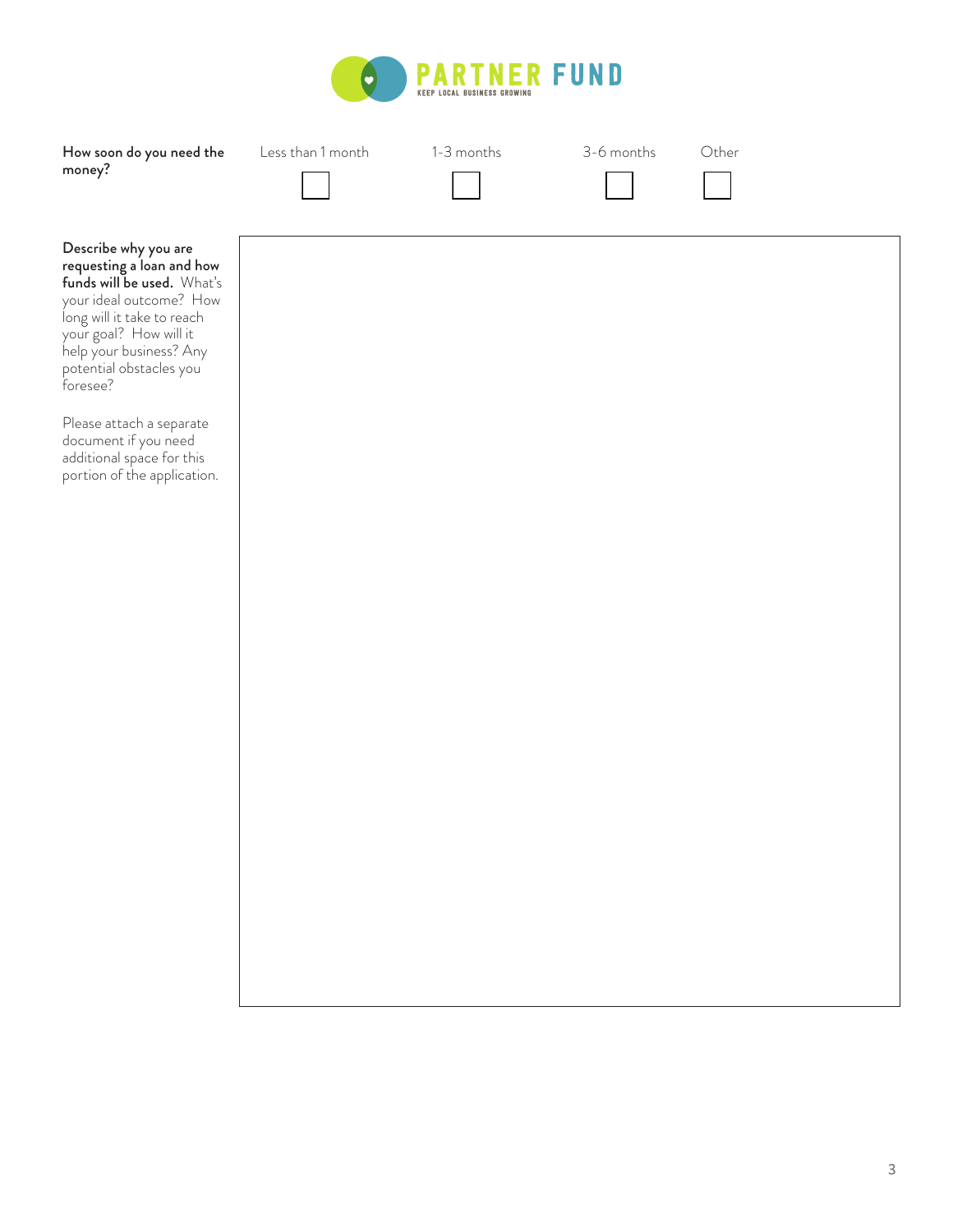



## We operate in a socially responsible way, and we do our best to inspire environmental stewardship. Please take a moment to review our responsible business requirements.

New Seasons Market is committed to creating positive change through good food, taking responsibility for the impact we make on the environment and on our communities. New Seasons Market's commitment to environmental sustainability extends to our business partners, vendors, service providers, staff and production facilities. Our staff members are held to high standards of personal practices and environmental stewardship. We seek business partners and suppliers that consider the impact of their activities on human rights and the preservation of natural resources. At a minimum, vendor/suppliers should agree to and maintain compliance with all local laws and regulations including those related to social and environmental performance, and agree to ethics and anti-corruption policies.



By checking the box, I acknowledge that I understand and agree to the above statement.

Okay, you're almost there, just one last thing! Please provide a letter of reference from a business advisor or current supplier you work with who values you and will detail some of the great work you do. They can send the letter directly to us at the address below or you can include it with your application.

## Email to: partnerfund@newseasonsmarket.com

or mail to: New Seasons Market C/o Chris Tjersland @ The Partner Fund 1300 SE Stark St., Suite 401 Portland, OR 97214